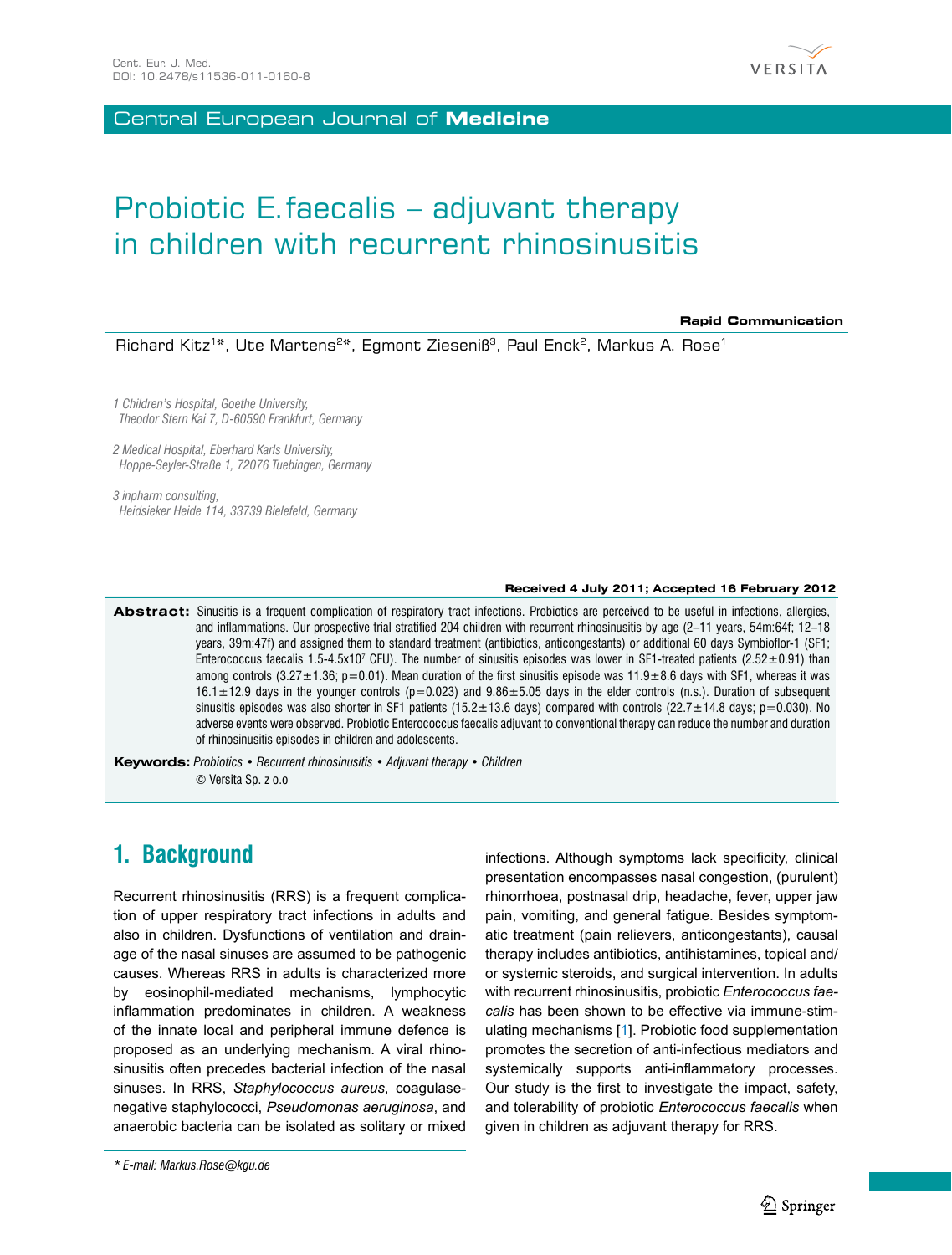|                                        | Age Group |          | SF <sub>1</sub><br>$(n=121)$ | Controls $(n=83)$ | p      |
|----------------------------------------|-----------|----------|------------------------------|-------------------|--------|
| gender (m:f)                           | 2 to 11   |          | 33:39                        | 21:25             | 0.985  |
|                                        | 12 to 18  |          | 24:25                        | 15:22             | 0.4365 |
| age (yrs)                              | 2 to 11   |          | $5.87 \pm 2.87$              | $6.37 \pm 2.65$   | 0.345  |
|                                        | 12 to 18  |          | $13.9 \pm 1.89$              | $14.7 \pm 1.76$   | 0.402  |
| weight (kg)                            | 2 to 11   |          | $23.1 \pm 9.19$              | $24.7 \pm 8.90$   | 0.350  |
|                                        | 12 to 18  |          | $52.9 \pm 12.7$              | $55.6 \pm 13.6$   | 0.342  |
| height (cm)                            | 2 to 11   |          | $115.3 \pm 21.3$             | $117.2 \pm 18.0$  | 0.627  |
|                                        | 12 to 18  |          | $159.1 \pm 10.0$             | $161.1 \pm 11.05$ | 0.377  |
|                                        |           | severity |                              |                   |        |
| sinusitis episode<br>at study entrance | 2 to 11   | mild     | 12(16.7)                     | 15 (32.6)         | 0.078  |
|                                        |           | moderate | 40(55.6)                     | 24 (52.2)         |        |
|                                        |           | severe   | 20 (27.8)                    | 7(15.2)           |        |
|                                        | 12 to 18  | mild     | 6(12.2)                      | 6(16.2)           | 0.716  |
|                                        |           | moderate | 32(65.3)                     | 21(56.8)          |        |
|                                        |           | severe   | 11(22.4)                     | 10(27.0)          |        |

**Table 1.** Characteristics of the study population (mean  $\pm$  SD)

#### **2. Methods**

In this prospective phase IV trial, 204 children with RRS (at least 4–6 episodes/year) were assigned by the treating physician arbitrarily to standard sinusitis treatment (amoxicillin 7 days, nasal anticongestants TID) followed by 8 weeks of probiotic *Enterococcus faecalis* (cells and autolysate of 1.5 to 4.5 x 10<sup>7</sup> CFU; 3 x 20 droplets/d) in suspension (Symbioflor-1®, SF-1; SymbioPharm, Herborn, Germany), or no probiotic treatment. Inclusion criteria were age 2–18 years and a doctor's diagnosed recurrent rhinosinusitis. Exclusion criteria were immunodeficiency, gastroesophageal reflux, cystic fibrosis, bronchial asthma, pertussis, allergic rhinoconjunctivitis, and previous treatment with SF1. The study population was recruited by 15 pediatric practitioners during the winter season 2007/2008 and stratified into two age groups (2–11 and 12–18 years).

To assess the intervention, the duration and recurrence of sinusitis episodes were documented for 6 months beginning with the first episode. Primary endpoints were the mean duration and frequency of sinusitis episodes per patient. Data from both groups were compared using Student's t- and Chi-square tests, and a probability (p) level of 95% (p<0.05) was considered significant. All guardians supplied written informed consent prior to the study. Human experimentation guidelines of the German Drug Act and the Declaration of Helsinki / Hong Kong were followed.

### **3. Results**

Of 204 children (111 girls and 93 boys), 121 (59.3%) received combined standard therapy and SF1, while 83 (40.7%) received only the standard treatment (Table [1](#page--1-1)). The distribution by treatment mode was similar in both age groups: 61.0% versus 39% in children age 2 to 11, and 57.0% versus 43% in those aged 12 to 18. No significant differences were noted for the severity of the sinusitis prior to treatment; however, in the younger age group, physicians tended to assign more patients with severe rhinosinusitis to additionally SF1 (χ2=5.112, p=0.078).

The number of sinusitis episodes was significantly lower in SF1 treated patients as compared with controls (Table [2\)](#page--1-2). We also observed a positive impact for SF1 on the duration of the rhinosinusitis episodes. The severity of sinusitis was similar in patients treated with and in those without SF1.

Doctors assessed the safety and tolerability of SF1 as "good" or "very good" in the majority of cases, and comparison between both management arms showed

**Table 2.** Number and duration of sinusitis episodes with therapy (mean  $\pm$  SD)

| SF <sub>1</sub><br>$(n=121)$ | Controls<br>$(n=83)$ | р     |
|------------------------------|----------------------|-------|
| $2.46 \pm 0.90$              | $3.04 \pm 1.09$      | 0.049 |
| $2.61 \pm 0.93$              | $3.54 \pm 1.16$      | 0.042 |
| $11.4 \pm 5.05$              | $16.1 \pm 12.9$      | 0.023 |
| $12.5 \pm 10.3$              | $9.86 \pm 5.05$      | 0.123 |
| $14.6 \pm 14.2$              | $24.9 \pm 16.1$      | 0.020 |
| $16.2 \pm 12.70$             | $19.9 \pm 12.7$      | 0.030 |
|                              |                      |       |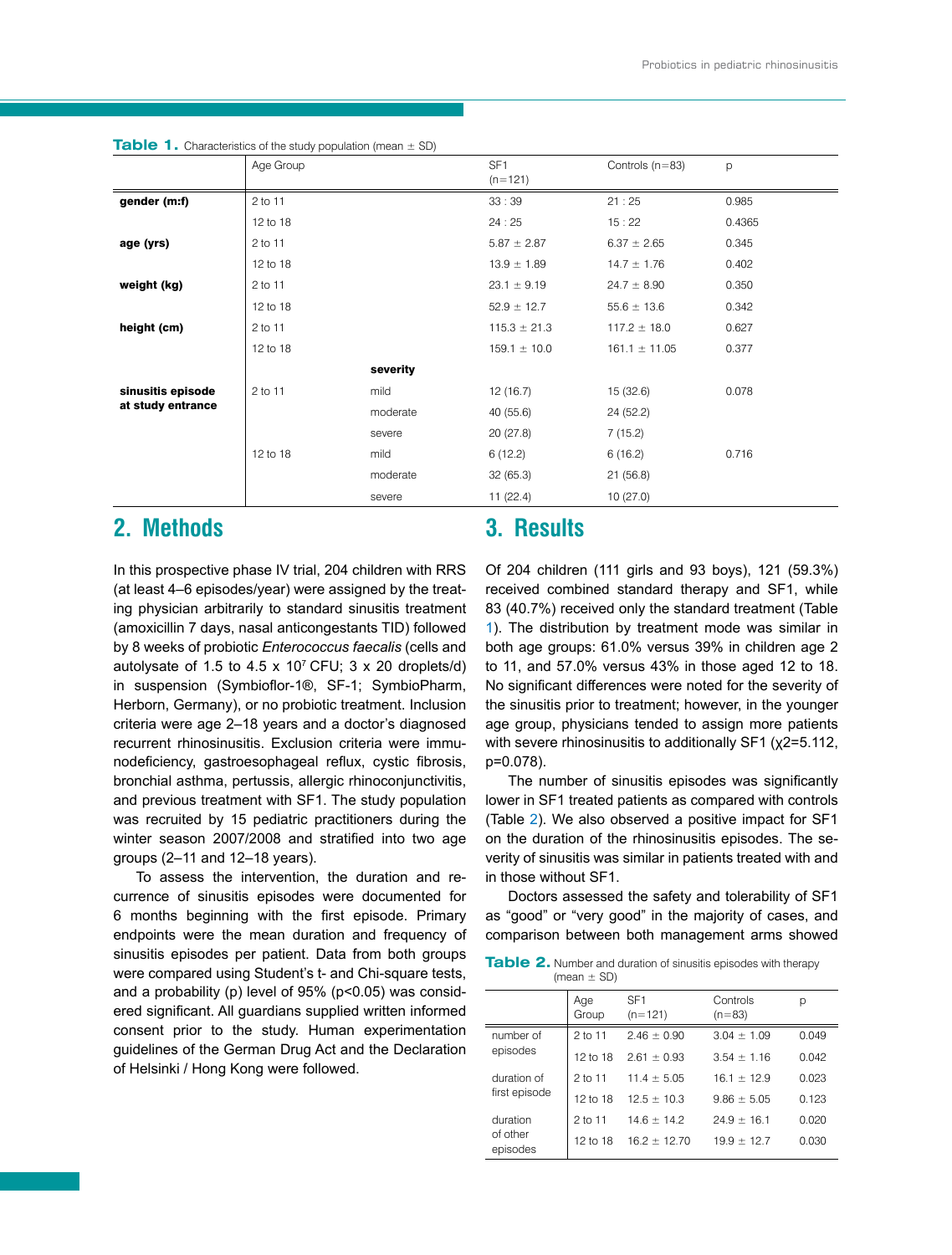superiority of additional SF1 compared with controls. No adverse events were noted, and general assessment of tolerability (rated of a 5-point VAS scale between "very good" and "insufficient") by doctors and by parents approved the general acceptance of SF1 therapy; no difference was noted between SF1 and controls for either age group.

### **4. Discussion**

Recurrent rhinosinusitis (RRS) is a challenging entity with a complex pathophysiology, consisting of underlying conditions (e.g., anatomical obstruction, defects in the mucociliary clearance system, immunodeficiency, allergy, gastroesophageal reflux disease), infections, and environmental factors. Although the mainstay of treatment is antibiotic therapy, a large number of patients prove to be refractory even to long courses of broadspectrum agents. This has led to the exploration of alternative treatments. Previous studies have demonstrated the efficacy of probiotics for the prevention of allergic sensitization [[2\]](#page--1-3), in treatment of allergic rhinitis [[3\]](#page--1-4), and respiratory tract infections [\[4](#page--1-5)]. These protective effects might be explained by the observation that probiotic bacteria produce inhibitory substances against common pathogens, thus supporting the host in the fight against infections [\[5](#page--1-6)]. Our results show an overall positive impact of SF1 in paediatric RRS. The observed effects were the strongest in the younger age group, making this easyto-administer, painless, and safe adjuvant therapy even more attractive for children and their parents.

While some interventional studies have shown that probiotics may be used in addition to conventional management strategies to prevent or treat rhinosinusitis, others have produced conflicting results. In another recent trial, 3 months of probiotic *Lactobacillus casei* significantly decreased the number and duration of rhinopharyngitis [\[6](#page--1-7)]. In adults suffering from RRS, 4 weeks of probiotic *Lactobacillus rhamnosus* significantly improved the clinical symptom score, but after 8 weeks no differences could be found compared to placebo [[7](#page--1-8)].

Part of these differences may result from different bacterial strains that have been used in these studies and that may exert different immunological effects, as demonstrated in a placebo-controlled trial where a comparison of various probiotics revealed a heterogeneous impact on febrile airway infections in children [[4\]](#page--1-5). The duration of the probiotic treatment may also be of importance. A clinical trial on probiotics in preschool children showed that fewer rhinitis episodes occurred in the latter half of the study, indicating that probioticinduced modulation might depend on longer treatment

periods [\[8](#page--1-9)]. The majority of the studies with probiotics for rhinological symptom improvement have been done in patients with seasonal or perennial allergic rhinitis. It is possible that patients with RRS may have other factors, such as intermittent use of antibiotics and steroids for acute flare-ups, that may interfere with an optimum immunomodulatory probiotic response.

In RRS, antibiotic therapy can fail because of biofilm growth, as documented in surgical specimens obtained from inflamed sinuses in patients with chronic rhinosinusitis. A bacterial biofilm consists of a colony of microbial cells that live within a self-produced polysaccharide matrix, and are strongly adherent to a living or inert surface. In a recent *in vitro* study, commonly used probiotic bacteria significantly decreased biofilm formation and viability of *Streptococcus mutans* [9], thus explaining another possible mechanism of action of probiotic bacteria in RRS. Germs unresponsive to common antibiotics can also complicate RRS. Of particular interest, in intensive care unit patients, probiotic food supplementation significantly inhibited *Pseudomonas aeruginosa* growth [[10](#page--1-10)].

The goal of this pilot study was to evaluate probiotic *Enterococcus faecalis* in a real life setting, and the positive results will stimulate future research. Strengths of our study include the prospective controlled design and the patient-oriented outcomes. Our observational trial had inherent limitations, including the presence of multiple confounding variables and possible observer bias. As with all studies in young children, we relied on care givers' accurate reporting of the children's symptoms and accepted the limitations of this approach. With regard to the young age of many of our study participants, we could not use established and validated rhinosinusitis scoring instruments (e.g., the Sinonasal Outcome Test SNOT-20). Assignment to either SF1 or control group was not randomized but left to the decision of the treating physician. Despite both groups being balanced in their demographics and their basic clinical characteristics, it cannot be excluded that the paediatricians have used selection criteria that remain undisclosed and may have biased the results. One such bias may be that children with more severe sinusitis were more likely to receive SF1 in addition to conventional therapy. But even if sicker patients were preferentially treated with SF-1, our data even emphasize its efficiency. Finally, stricter definition of sinusitis pathomechanisms, e.g., supported by laboratory testing for viral or bacterial origin, may be superior to clinical definitions and may have corroborated the results. However, the advantages of an observational study under clinical routine conditions have to be weighted against these restrictions. Prospective randomized controlled studies should be designed to validate these findings.